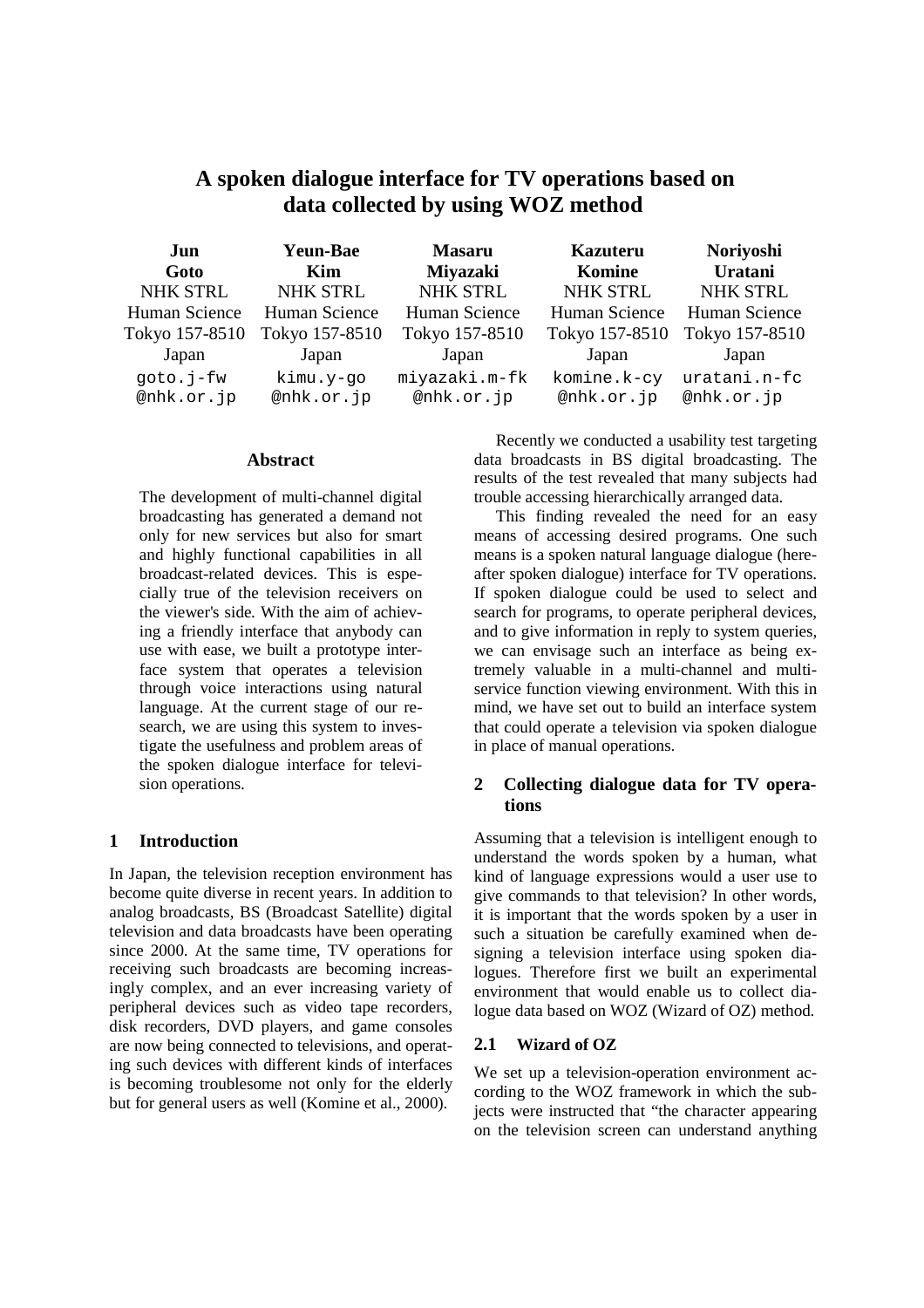you say, and that the character will operate the television for you."

The number of channels that could be selected was 19, and screens displaying Electronic Program Guide (EPG) and user interface for program searching were presented as needed (Komine et al., 2002).

This WOZ environment required two operators, one in charge of voice responses and the other of user interface operations. The voice-response operator returns a voice response to the subject by a speech synthesizer after selecting a reply from about 50 previously prepared statements or inputting replies directly from a keyboard. If the subject happens to be silent, the operator returns a response that introduces new services or prompts the subject to say something. The user interface operator first determines what the subject wants, and then manipulates user interface or EPG and performs basic television operations such as changing channels.

The subjects selected for data collection consisted of 10 men and 10 women ranging in age from 24 to 31 (average age: 28.7), and each was allowed to speak freely with the television for 5 minutes under an assumption that the "television has a certain amount of intelligence."

# **2.2 Results of data analysis**

Figure 1 shows an example of dialogue data recorded during a WOZ session. On analyzing collected utterances made by the subjects (1,268 utterances in total), it was found that 83% of user utterances concerned requests made to the television, and that 89% of those requests included words belonging to specific categories such as *program title*, *genre*, *performer*, *station*, *time*, and *TV operation commands*. The remaining 17% of utterances did not concern the system but were rather a result of subjects talking or muttering to themselves for self-confirmation and the like.

Here, we consider the following reason why most utterances belonged to specific categories despite the fact that a variety of request could be made. In this system, TV program- and operationrelated information is displayed on the television screen, and based on this information, subjects tended to underestimate television capability and to omit utterances not dealing with service functions they saw as possible. It is also thought that the

| $00:27:08$ Subject | Well, I'm looking for a program.   |  |
|--------------------|------------------------------------|--|
| 00:30:23 WOZ       | You can also choose by genre.      |  |
|                    | Would you like to see the list of  |  |
|                    | programs by genre?                 |  |
| $00:36:25$ Subject | Yes.                               |  |
| 00:38:00 WOZ       | All right.                         |  |
| $00:47:02$ Subject | Ah!                                |  |
| $00:47:02$ WOZ     | Please select a genre.             |  |
| 00:50:04 Subject   | Well, let's see.                   |  |
|                    | How about "Variety?"               |  |
|                    |                                    |  |
| $00:55:11$ WOZ     | OK!                                |  |
| $01:02:06$ Subject | I see.                             |  |
| $01:03:29$ WOZ     | Please select the program you      |  |
|                    | would like to see.                 |  |
| $01:08:27$ Subject | Well, I would like see more at the |  |
|                    | bottom of the screen.              |  |
| 01:12:09 WOZ       | OK, I will do it.                  |  |
| $01:15:23$ Subject | Um, Just a little bit more.        |  |

Figure 1: Example of dialogue data

conventional image of television inside subjects' minds served to restrict user utterances.

As a part of this WOZ experiment, we also had the subjects fill out a questionnaire with regards to television operations by using spoken dialogue interface. When asked to give an opinion on operating a television by voice, more than half replied "*Yes, I would like to*" therefore apparently indicating a high demand for the spoken dialogue interface. On the other hand, most subjects that replied "*No, I would not like to*" gave simple embarrassment at speaking out loud as one reason and a reluctance to vocalize commands when watching television together with their families as another. In this regard, we think that embarrassment could probably be reduced through user experience and appropriate environment configuration.

# **3 Spoken dialogue interface system for TV operations**

Based on the results of the data analysis, we built a prototype system that enables television operations via spoken dialogue. Figure 2 shows the configuration of this system. The system allows users to select real-time broadcast programs from 19 channels. It also enables the presentation of program in-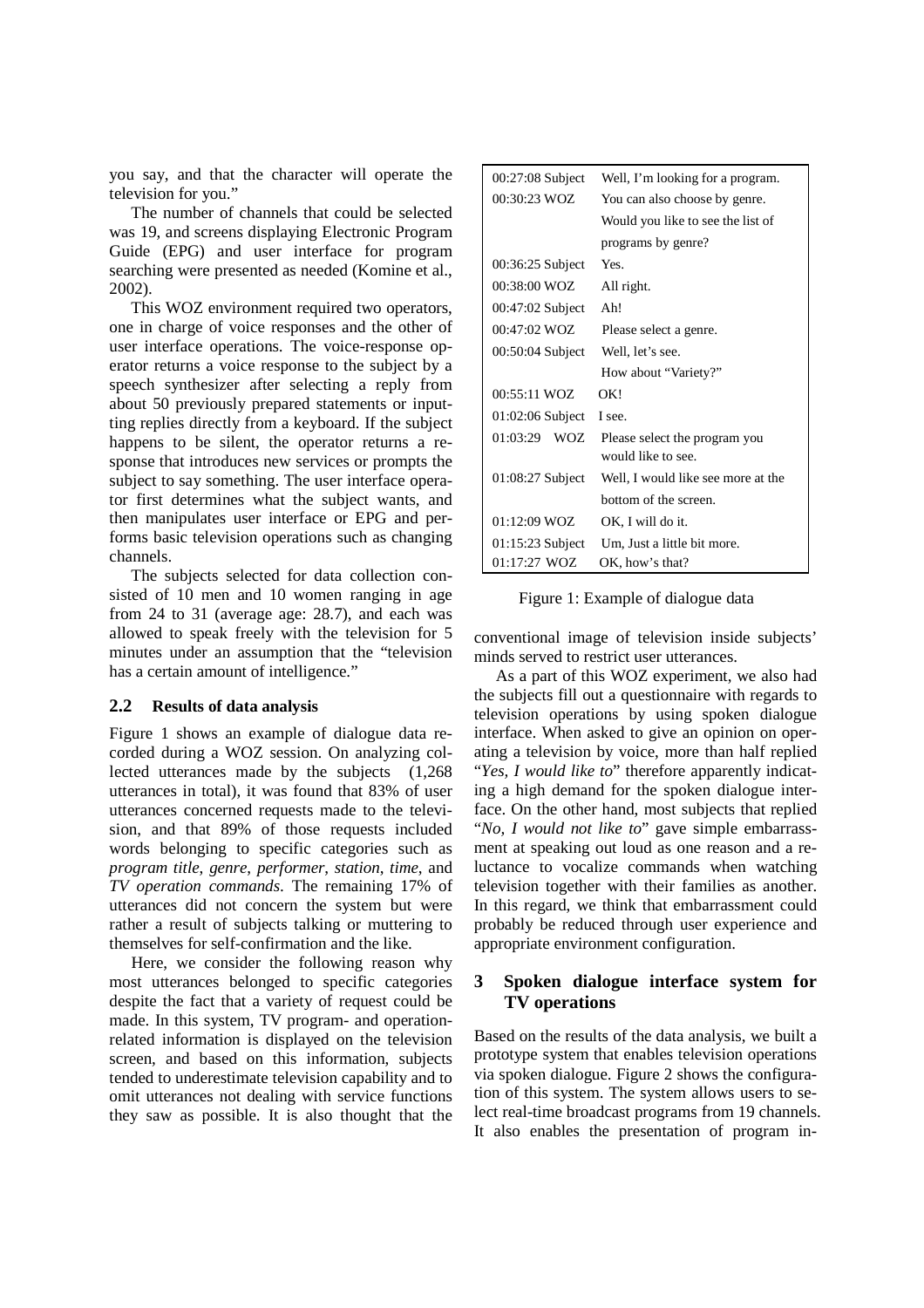

formation obtained from the Internet or overlaid data in digital broadcasts; the scheduling of program recording; and the browsing of programrelated information from Internet. All of these functions can be operated through spoken natural language interactions. The main processing modules of the system are described below.

### **3.1 Robot interface**

The user makes operation requests to interface robot (IFR) as shown in Figure 3, and the IFR operates the television accordingly for the user. The IFR is equipped with a super-unidirectional microphone and a speaker, and communicates and activates the speech recognition and voice synthesis, and dialogue processing of the system. The IFR has been given the appearance of a stuffed animal. One advantage of this IFR is that it can be directly touched and manipulated to create a feeling of warmth and closeness.

On hearing a greeting or being called by its name, the IFR opens its eyes and enters a state that can perform various operations. For example, the IFR can assist the user search for a program, can present information about any program on the television screen, and can return voice responses.

### **3.2 Speech recognition**

The speech recognition module uses an algorithm that can finalize recognition results in a sequential manner for a real-time operation and a high speech recognition rate. When applying this module to a news program, a speech recognition rate of about 95% can be obtained (Imai, 2000).

In speech that occurs during television operations, the words such as program titles, names of broadcast stations, names of entertainers and etc. have a high probability of occurring and are also



Figure 2: Configuration of interface system Figure 3: Interface robot and an operation scene

updated frequently. For this reason, newly acquired word-lists are automatically registered in a dictionary on a daily basis. In addition, as program titles often consist of multiple words, it is necessary to register them as a single word in order to improve the recognition rate.

Despite several additional forms of tuning, it is still difficult to achieve perfect results with current speech recognition technology. To enable feedback to be given to the user at the time of erroneous recognition, results of recognition are always displayed on the lower left corner of the television screen.

# **3.3 Dialogue processing**

In dialogue processing, it is generally difficult to understand intent by performing only a lexical analysis of speech. If we limit tasks to dialogue used in television operation, the words spoken by a user have a high probability of falling into specific categories such as program name, as indicated by the results of the data analysis described in 2.2. As a consequence, user intent can be inferred from a combination of specific categories and predicates. From the viewpoint of processing speed, processing can be performed in real time if we use patternbase approach. This approach is also used in other dialogue systems such as PC-based agent television systems in the (FACTS) project and (Sumiyoshi et al., 2002).

The dialogue processing module performs realtime morphological analysis of input statements from the speech recognition module. A statement is then identified by pattern matching in units of morphemes and the meaning ascribed beforehand to that statement is obtained. An example of such pattern is shown in Figure 4 using the metacharacters listed in Table 1: